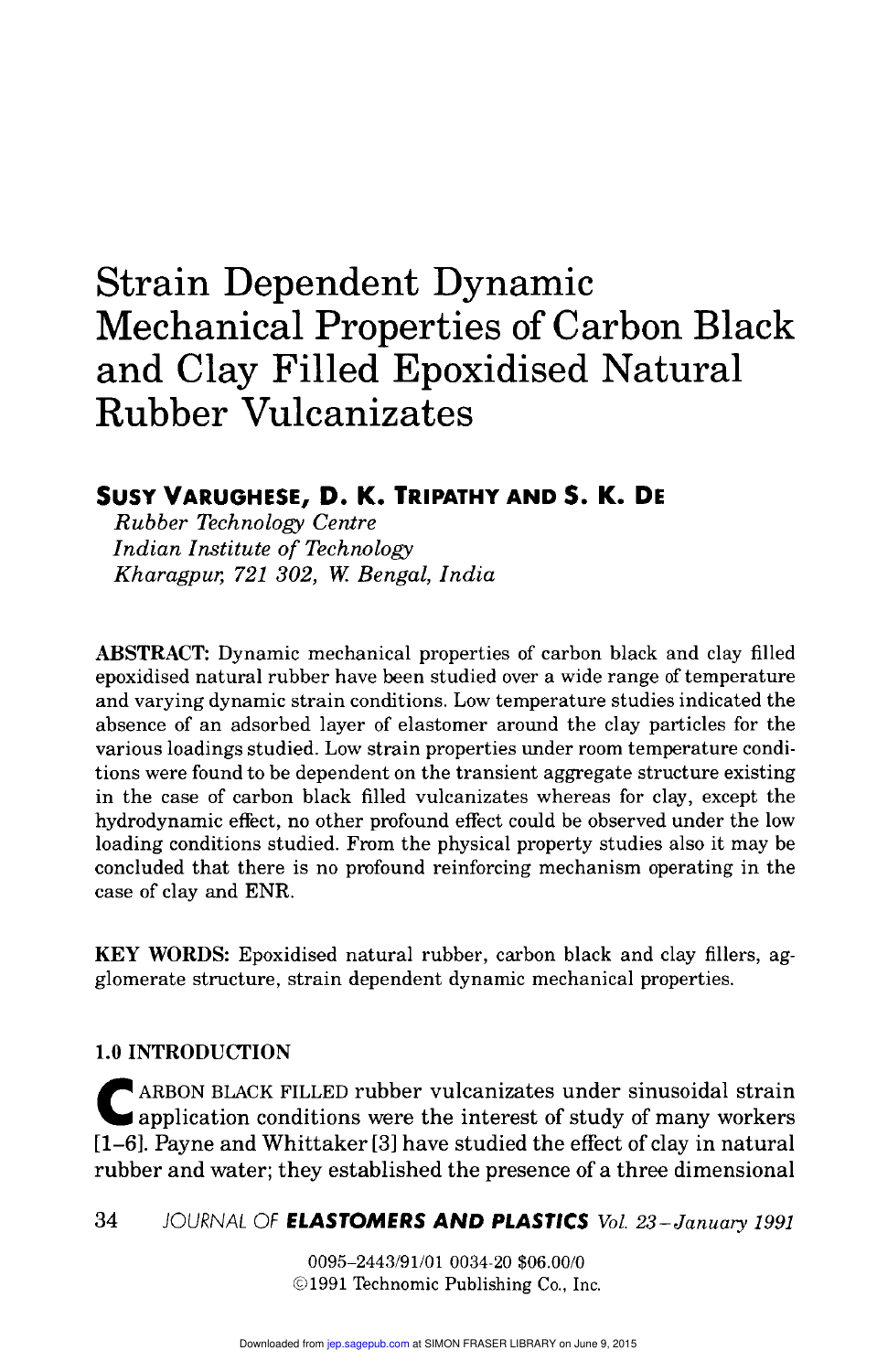structure similar to that of carbon-black-rubber systems. However their studies were confined to the application of a sinusoidal strain under isothermal conditions. The lack of an investigation into the effects of a non-reinforcing filler in the glassy region of rubber justify the necessity of such a study. The presence of an adsorbed layer of rubber around the carbon black particles were found to shift the glass transition temperature of carbon-black-loaded rubber vulcanizates [5,25]. In the case of clay it is still to be investigated whether such an adsorption-desorption mechanism operates on the surface of clay particles, which may give an indication of the reinforcing behaviour of a filler through its interaction parameters with the elastomeric phase.

In our present investigation, we report the results of our studies on the dynamic mechanical properties of carbon black and clay filled epoxidised natural rubber (ENR) under low strain conditions. A systematic investigation of the mechanical and dynamic mechanical properties of this elastomer is undertaken in order to evaluate its potential in the application of vibration isolation and damping.

#### 2.0 EXPERIMENTAL

#### 2.1 Materials

The elastomer used in this study was epoxidised natural rubber (ENR), 50 mol% epoxidised, supplied by Malaysian Rubber Producers Research Association, Brickendonbury, U.K. The reinforcing filler, carbon black (ISAF, N-220), was manufactured by Philips Carbon Black Ltd., India and the clay used in this study was a non-reinforcing type supplied by Andrew Yule and Co. Ltd., India.

#### 2.2 Preparation of the Samples

Formulations of the mixes used are given in Table 1. Mixes of A, B, C, D and E contains 0, 20, 30, 40 and 50 phr of ISAF black (N-220) and mixes F, G and H 20, 30 and 40 phr of china clay respectively. Compounds were prepared on a laboratory size two roll mill (39 cm  $\times$  15 cm) after masticating with sodium carbonate according to ASTM D3182. Curing characteristics were determined on a Mooney viscometer (Negretti Automation, U.K.) and Monsanto rheometer (R-100). Details are given in Table 2. At  $150^{\circ}$ C all mixes showed a long plateau cure. Specimens for dynamic mechanical tests were prepared in dimensions 7.0 cm  $\times$  0.5 cm  $\times$  0.3 cm. Samples were conditioned at room temperature before testing.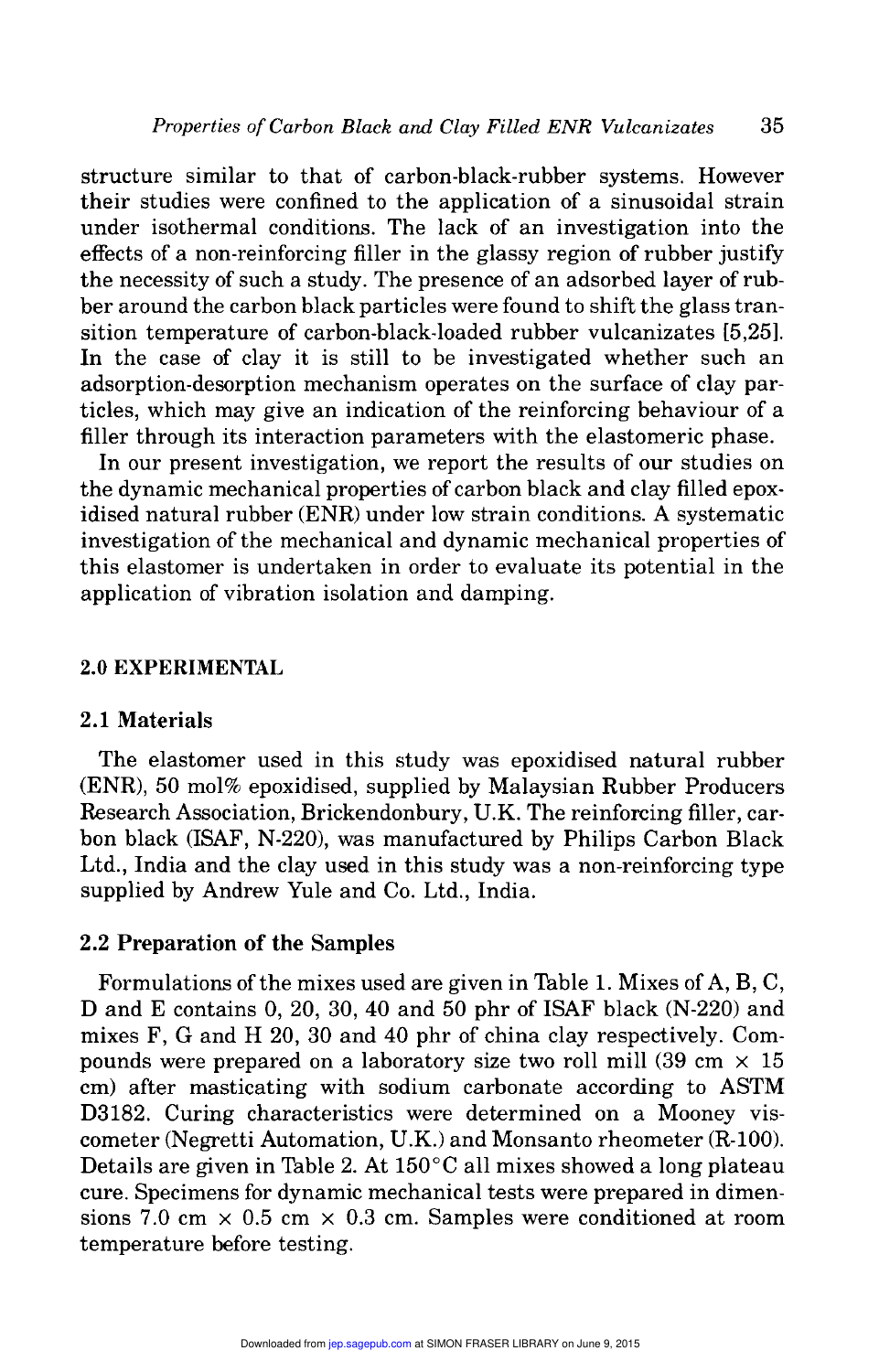|                                                                                                                                                                                                       |                                  |                                                                                                                                                                                                                                                                                                                        |                                                                               | .<br>Dubie                                                                                                                                                                                                                                                  |                                                                                                                                                                                                                                                                              |                                                              |                          |                                                                                                                                                       |
|-------------------------------------------------------------------------------------------------------------------------------------------------------------------------------------------------------|----------------------------------|------------------------------------------------------------------------------------------------------------------------------------------------------------------------------------------------------------------------------------------------------------------------------------------------------------------------|-------------------------------------------------------------------------------|-------------------------------------------------------------------------------------------------------------------------------------------------------------------------------------------------------------------------------------------------------------|------------------------------------------------------------------------------------------------------------------------------------------------------------------------------------------------------------------------------------------------------------------------------|--------------------------------------------------------------|--------------------------|-------------------------------------------------------------------------------------------------------------------------------------------------------|
|                                                                                                                                                                                                       |                                  | ား<br>မ                                                                                                                                                                                                                                                                                                                | ិ<br>បូ                                                                       | $D$ 523                                                                                                                                                                                                                                                     | ມ<br>ເວິ                                                                                                                                                                                                                                                                     | $\frac{F}{E}$                                                | $\sigma_{\frac{50}{11}}$ | $\frac{1}{2}$                                                                                                                                         |
| Optimum cure time at<br>$150^{\circ}C$ , $(min)$<br>C-black ISAF (<br>Stearic acid<br>China clay<br>Aromatic oil<br>IPPD <sup>o</sup><br>$N_{\alpha_2}CO_3$<br>ZnO<br><b>ENR-50</b><br>Sulfur<br>CBSb | $1 + \frac{15}{2}$<br>$^{\circ}$ | $\frac{1}{2}$<br>$\frac{1}{2}$ $\frac{1}{2}$ $\frac{1}{2}$ $\frac{1}{2}$ $\frac{1}{2}$ $\frac{1}{2}$ $\frac{1}{2}$ $\frac{1}{2}$ $\frac{1}{2}$ $\frac{1}{2}$ $\frac{1}{2}$ $\frac{1}{2}$ $\frac{1}{2}$ $\frac{1}{2}$ $\frac{1}{2}$ $\frac{1}{2}$ $\frac{1}{2}$ $\frac{1}{2}$ $\frac{1}{2}$ $\frac{1}{2}$ $\frac{1}{2}$ | $\frac{100}{100}$<br>$\frac{1000}{100}$ $\frac{1000}{100}$ $\frac{1000}{100}$ | $\frac{1}{2}$<br>$\frac{1}{2}$<br>$\frac{1}{2}$<br>$\frac{1}{2}$<br>$\frac{1}{2}$<br>$\frac{1}{2}$<br>$\frac{1}{2}$<br>$\frac{1}{2}$<br>$\frac{1}{2}$<br>$\frac{1}{2}$<br>$\frac{1}{2}$<br>$\frac{1}{2}$<br>$\frac{1}{2}$<br>$\frac{1}{2}$<br>$\frac{1}{2}$ | $\frac{3}{2}$<br>$\frac{3}{2}$<br>$\frac{3}{2}$<br>$\frac{3}{2}$<br>$\frac{3}{2}$<br>$\frac{3}{2}$<br>$\frac{3}{2}$<br>$\frac{3}{2}$<br>$\frac{3}{2}$<br>$\frac{3}{2}$<br>$\frac{3}{2}$<br>$\frac{3}{2}$<br>$\frac{3}{2}$<br>$\frac{3}{2}$<br>$\frac{3}{2}$<br>$\frac{3}{2}$ | $100$<br>$3000$<br>$700$<br>$700$<br>$700$<br>$700$<br>$700$ | $\frac{1}{2}$            | $\frac{1}{2}$<br>$\frac{1}{2}$<br>$\frac{1}{2}$<br>$\frac{1}{2}$<br>$\frac{1}{2}$<br>$\frac{1}{2}$<br>$\frac{1}{2}$<br>$\frac{1}{2}$<br>$\frac{1}{2}$ |
| <sup>on</sup> N-isopropyl M'phenyl para-phenylene diamine<br>N-Cyclonexyi benzothiazyi sultenamide                                                                                                    |                                  |                                                                                                                                                                                                                                                                                                                        |                                                                               |                                                                                                                                                                                                                                                             |                                                                                                                                                                                                                                                                              |                                                              |                          |                                                                                                                                                       |

Table 1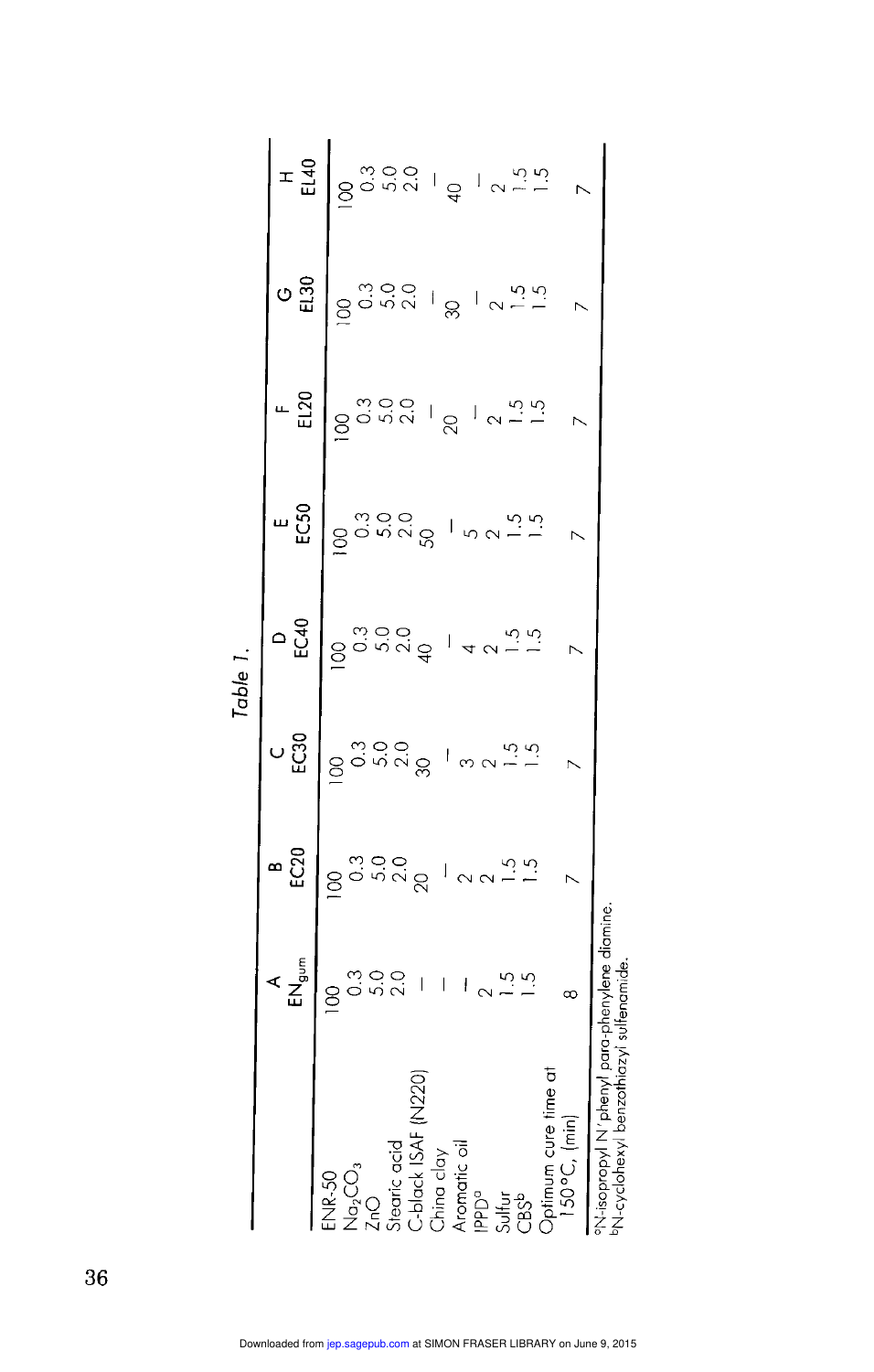|                                          |                     |                 |                    | Table 2.            |                  |                |                |                 |
|------------------------------------------|---------------------|-----------------|--------------------|---------------------|------------------|----------------|----------------|-----------------|
|                                          | $AC$ <sub>gum</sub> | $rac{8}{5}$     | ပ္ပ္ယီ             | $\circ \frac{a}{2}$ | "<br><u>និ</u>   | EL20           | ပ ဒ္မိ         | ェ<br>일          |
| $a)$ M100, MP $a$<br>Tensile properties  | $\frac{1}{2}$       | 3.6             | 4.7                | 6.0                 | 7.0              | $\frac{2}{1}$  | $\frac{5}{1}$  |                 |
| b) M300, MPa                             | 3.9                 | 16.5            | 18.8               | $20.6$<br>$26.5$    | $21.6$<br>$22.7$ | $3.2$<br>17.3  | $\overline{4}$ |                 |
| c) Tensile strength, MPa                 | 4.                  | 9.91            | 255                |                     |                  |                | 19.7           |                 |
| d) Elongation at break, %                | 876                 |                 | 686                | 657                 | 618              | 760            | 754            |                 |
| Tear strength, N/mm                      | 23                  | 714<br>37       | $\overline{4}$     | $\frac{1}{2}$       | $\mathfrak{S}$   | 29             | $\otimes$      |                 |
| Resilience, % at 45°C                    | $\overline{4}$      | $\Im$           | $\overline{\odot}$ | $\infty$            | $\mathcal{S}$    | $\overline{1}$ | $\overline{1}$ |                 |
| Heat build-up, AT°C                      | $\equiv$            | $\overline{2}$  | $\overline{2}$     | $\infty$            | $\overline{30}$  | $\overline{1}$ | $\overline{C}$ |                 |
| Compression set at constant<br>strain, % | $\frac{3}{2}$       | $\overline{62}$ | $\frac{1}{4}$      | $rac{1}{4}$         | $rac{1}{4}$      | 79             | <u>ა</u>       | $\frac{8}{100}$ |
| Abrasion loss, cc/1000 rev               | 3.24                | 1.48            | $\frac{1}{4}$      | 1.77                | 1.28             | 2.49           | 2.65           | 1.96            |
| Hardness, shore A                        | 38                  | 5               | 58                 | 59                  | $\frac{8}{6}$    | 45             | $\overline{5}$ | 52              |
| Flexibility, Demattia,<br>Kcs to break   | 260                 | 270             | 325                | >325                | >325             | > 300          | > 300          | > 300           |
| Vro/Vrf                                  | 1.00                | 0.00            | 0.75               | 0.83                | 0.71             | $-1.67$        | 1.21           | 1.25            |

37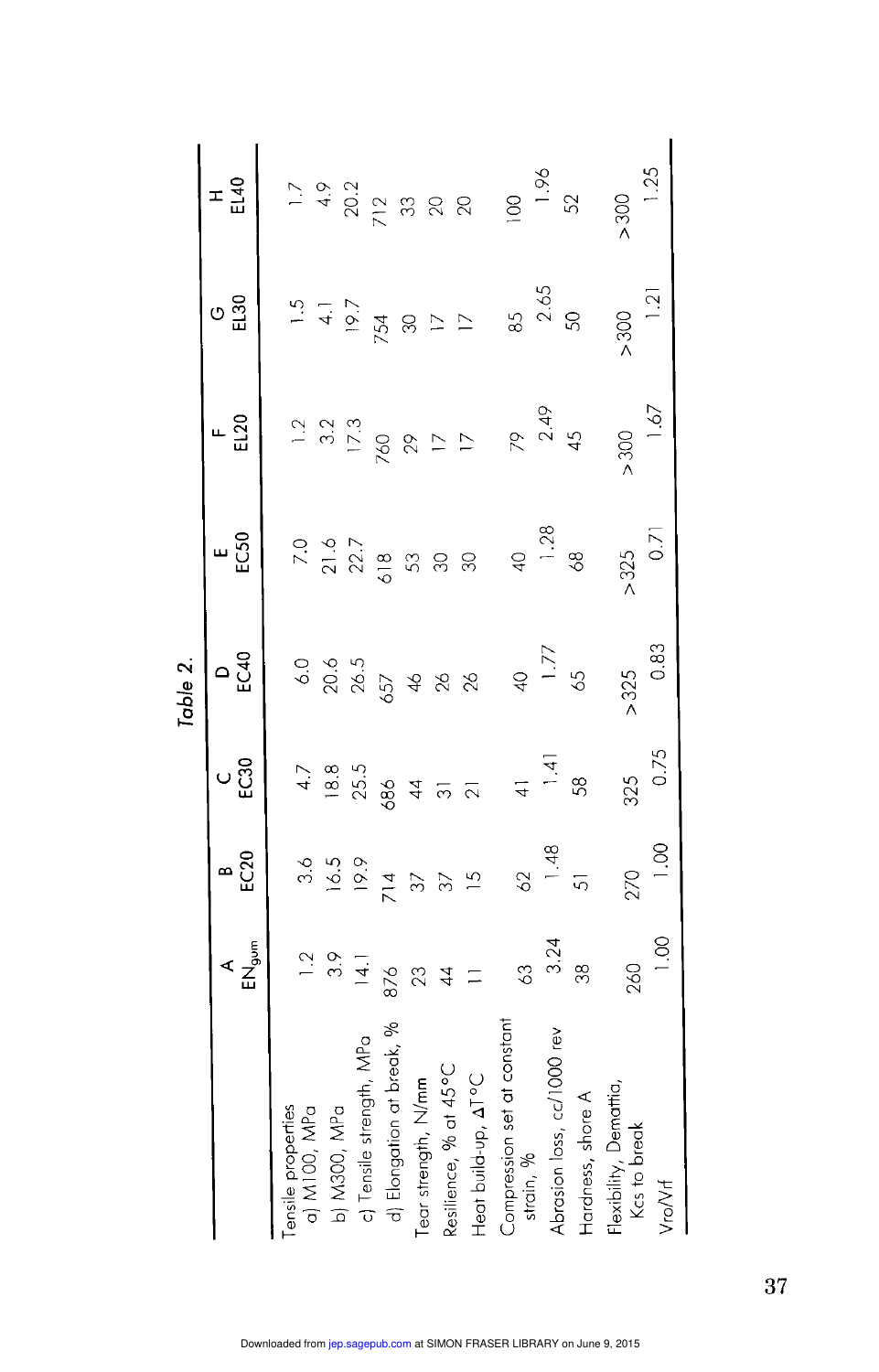### 2.3 Test Procedure

Physical properties of the vulcanizates were determined according to the following ASTM and BS standards. The following physical properties were determined: tensile and tear properties (Universal Testing Machine, Zwick model 1445, ASTM D412-87), hardness (shore A, ASTM 2240-86), resilience (Dunlop Tripsometer, BS:903: Part A8 1963, method C), compression set (ASTM D623-78, method B), abrasion resistance (Cryodon Akron DuPont Abrader, BS:903: Part A9, method C) and heat build-up (Goodrich Flexometer, ASTM D623-1978, method A). Volume fraction of the rubber in solvent swollen vulcanizate in both unfilled and filled rubber vulcanizates were determined according to the method suggested by Kraus [7].

Dynamic mechanical properties of the samples were studied on a dynamic viscoelastometer, Rheovibron (model DDV-III-EP). Details of the equipment are given elsewhere [8]. Tests were carried out for a temperature range of  $-130^{\circ}$ C to  $+50^{\circ}$ C and in a special case up to  $+200\degree C$  at a heating rate of  $2\degree C/\text{min}$  at a frequency of 35 Hz. Frequency is selected so as to simulate the test conditions to practical application conditions such as tire treads. All of the sample tests were carried out from the lowest strain [as low as 0.7% double strain amplitude (DSA)] to the highest strain (5% double strain amplitude). Three specimens from each formulation were tested under the same conditions. Dynamic strain was increased stepwise from a lower value to the highest value.

#### 3.0 RESULTS AND DISCUSSION

#### 3.1 Physical Properties of the Vulcanizates

#### 3.1.1 EFFECT OF CARBON BLACK AND CLAY LOADING

Effect of carbon black loading on the physical properties of ENR-50 are given in Table 2. Tensile properties like modulus at 100% and 300% elongation and tensile strength are showing the reported trends as observed in the case of strain crystallizing rubbers [9-12] while resilience and abrasion loss values decrease with increased loading of ISAF. Unlike the earlier worker's reports [13], we have found that the tear strength of filled ENR-50 is very high. As anticipated this may be due to the strain induced crystallization property as well as the knotty tearing characteristics of ENR [14]. Heat build-up characteristics of the vulcanizates are shown in Figure 1. Increased filler loading which increases the rubber-filler interaction area resulted in an increased molecular friction and hence higher heat build-up. Mullins and Tobin [15]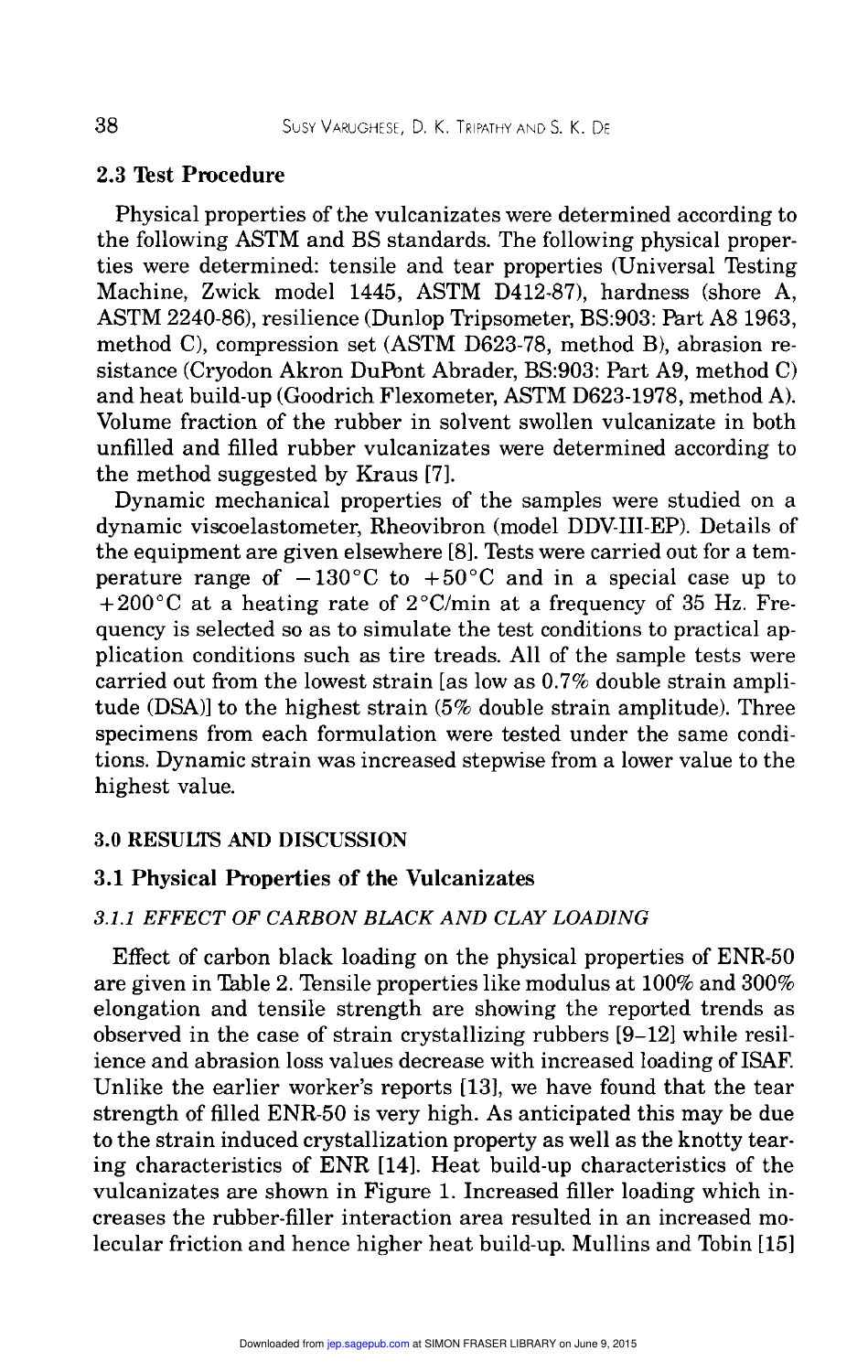

FIGURE 1. Heat build-up characteristics of filled ENR-50 vulcanizates.

suggested this reinforcement mechanism as the strain amplification by the filler incorporated in the rubber matrix. This leads to a shift from the ideal network behaviour of the gum elastomer and non-linearity. Hardness as expected, increases with increased loading. Flex resistance values showed improvement with carbon black loading up to 30 phr, beyond which the flex resistance remained almost constant. Kraus plot (Figure 2) showed that there is a high degree of reinforcement in the case of carbon black loaded vulcanizates. This is similar to that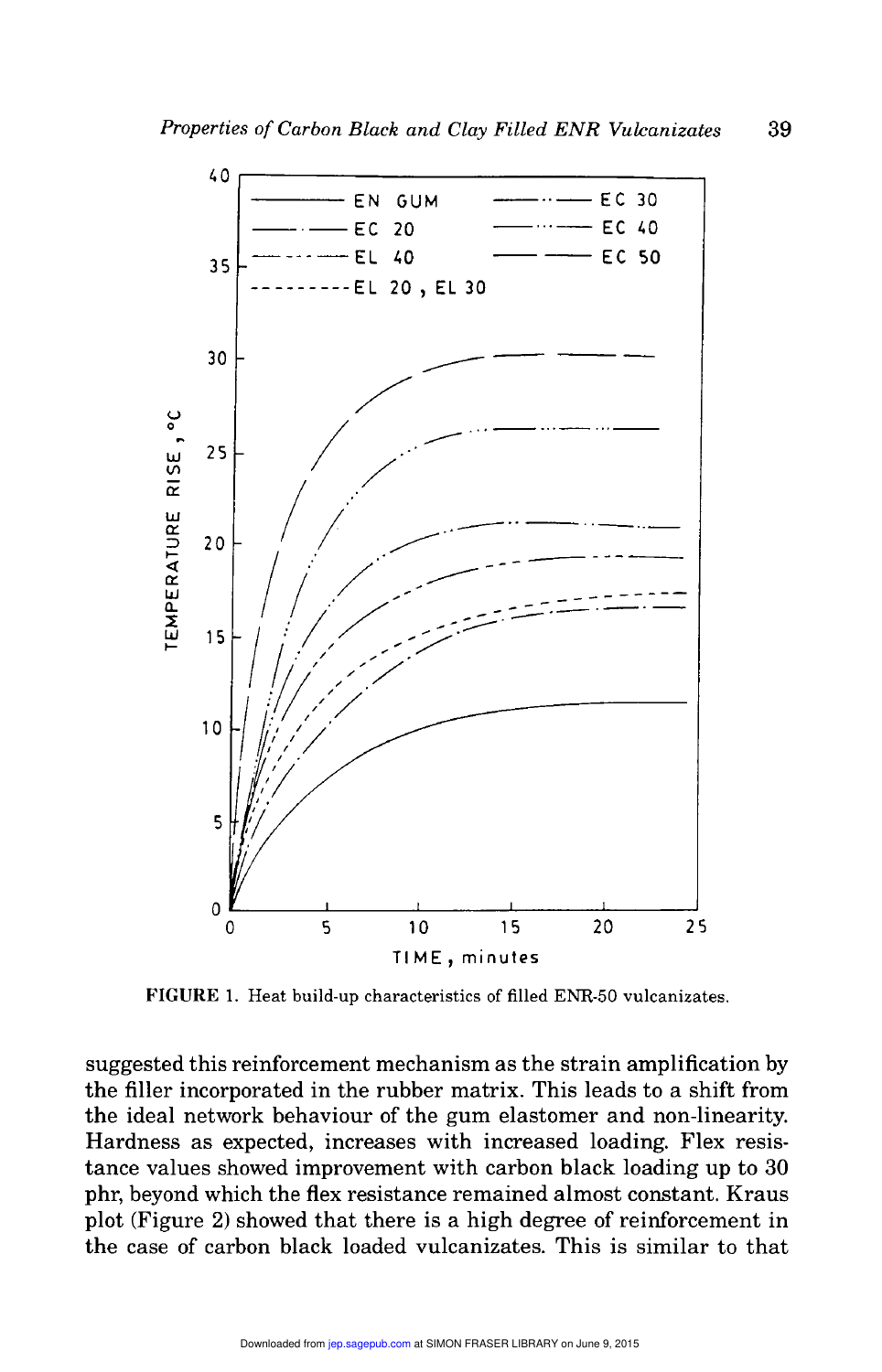observed earlier by other workers in rubbers like NR. Figure 2 shows the Kraus plot for clay-filled vulcanizates. The Vro/Vrf values were found to increase beyond 1.0 indicating the formation of more vacuoles and filler-rubber detachments at the filler-rubber interface in the case of clay filled vulcanizates [16]. It may be concluded that clay is not imparting a reinforcement to the ENR matrix as may be expected through the interaction mechanism operating between the hydroxy groups and epoxy groups. This is also evident from the physical properties as summarized in Table 2. The changes in properties on the addition of filler is much less marked in this case as compared to the carbon black filled vulcanizates.

#### 3.2 Dynamic Mechanical Properties

#### 3.2.1 EFFECT OF TEMPERATURE ON STORAGE MODULUS, LOSS MODULUS AND TAN  $\delta$

Effect of variation of temperature on the dynamic mechanical parameters like storage modulus, E', loss modulus, E'' and loss angle, tan  $\delta$ are shown in Figures 3-5. Variation of glass transition temperature  $(T<sub>e</sub>)$  and tan  $\delta$  values with filler loading and type of filler are shown in Table 3. The glass transition temperature appears as a result of the reduction in molecular mobility at lower temperatures and a collapse of the free volume. The mobility of the polymer at any temperature de-



FIGURE 2. Kraus plot for ISAF and clay filled ENR-50.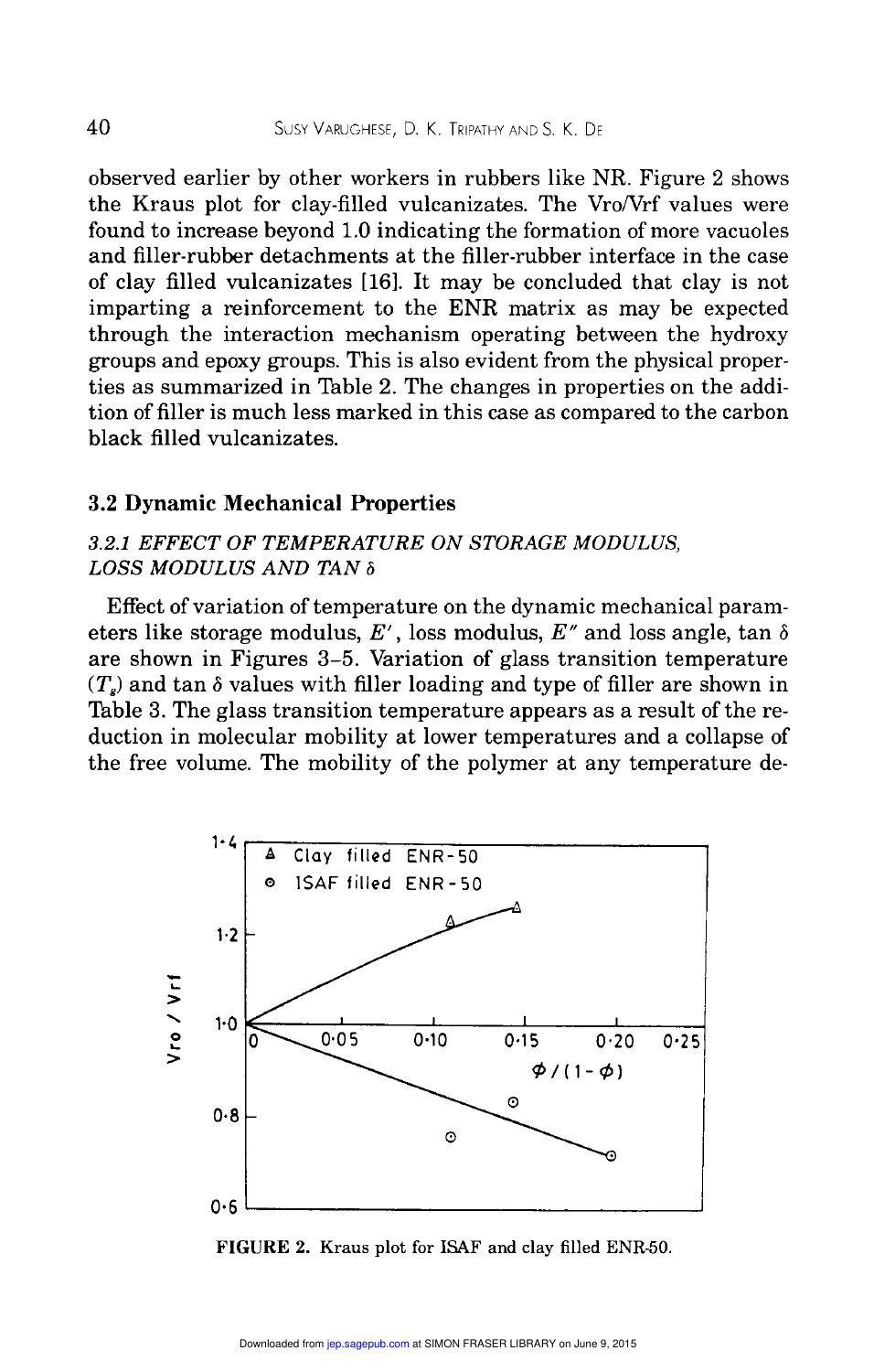

FIGURE 3. Temperature dependence of loss tangent tan  $\delta$ .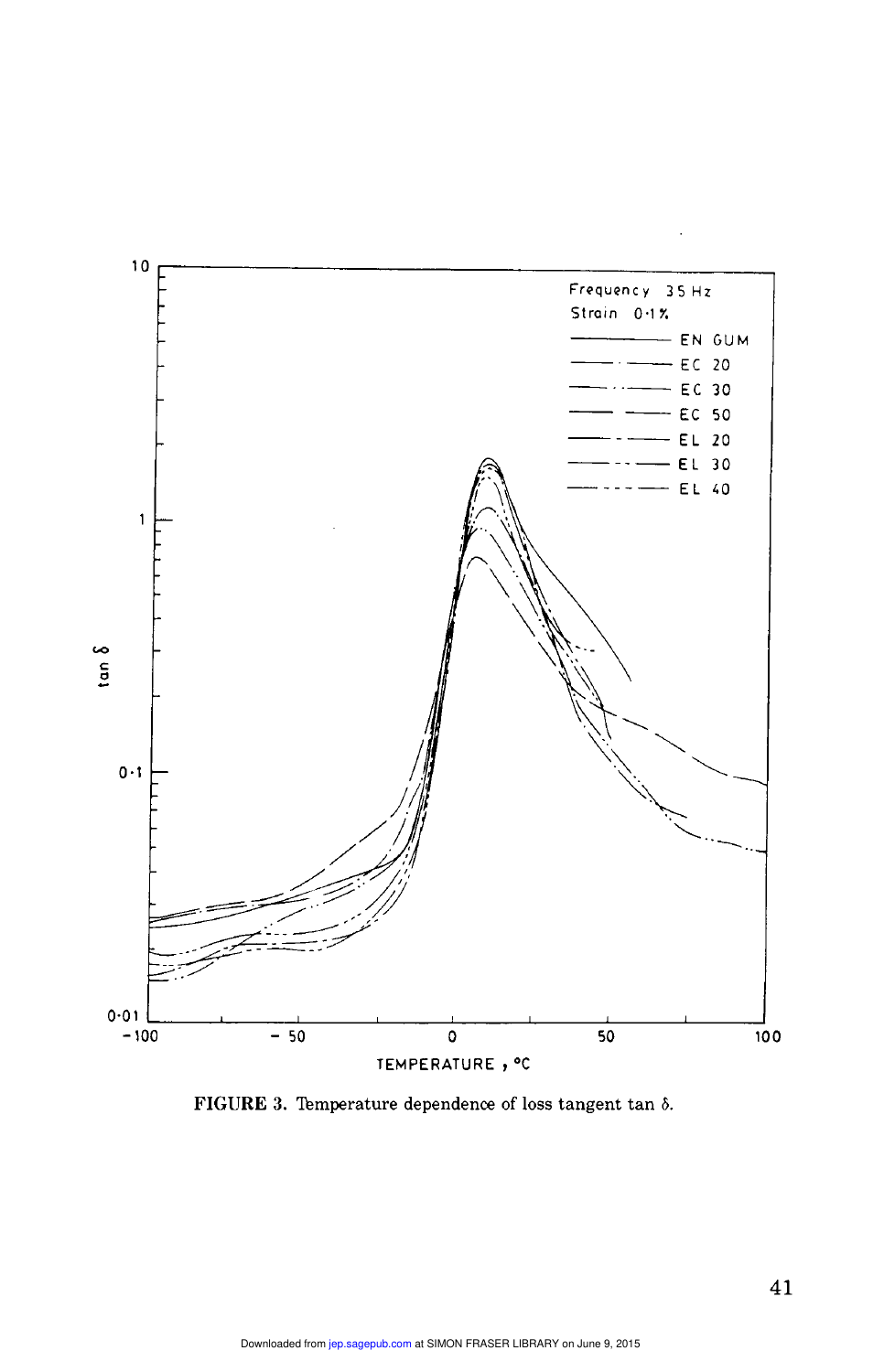

FIGURE 4. Temperature dependence of storage modulus,  $E'$  values.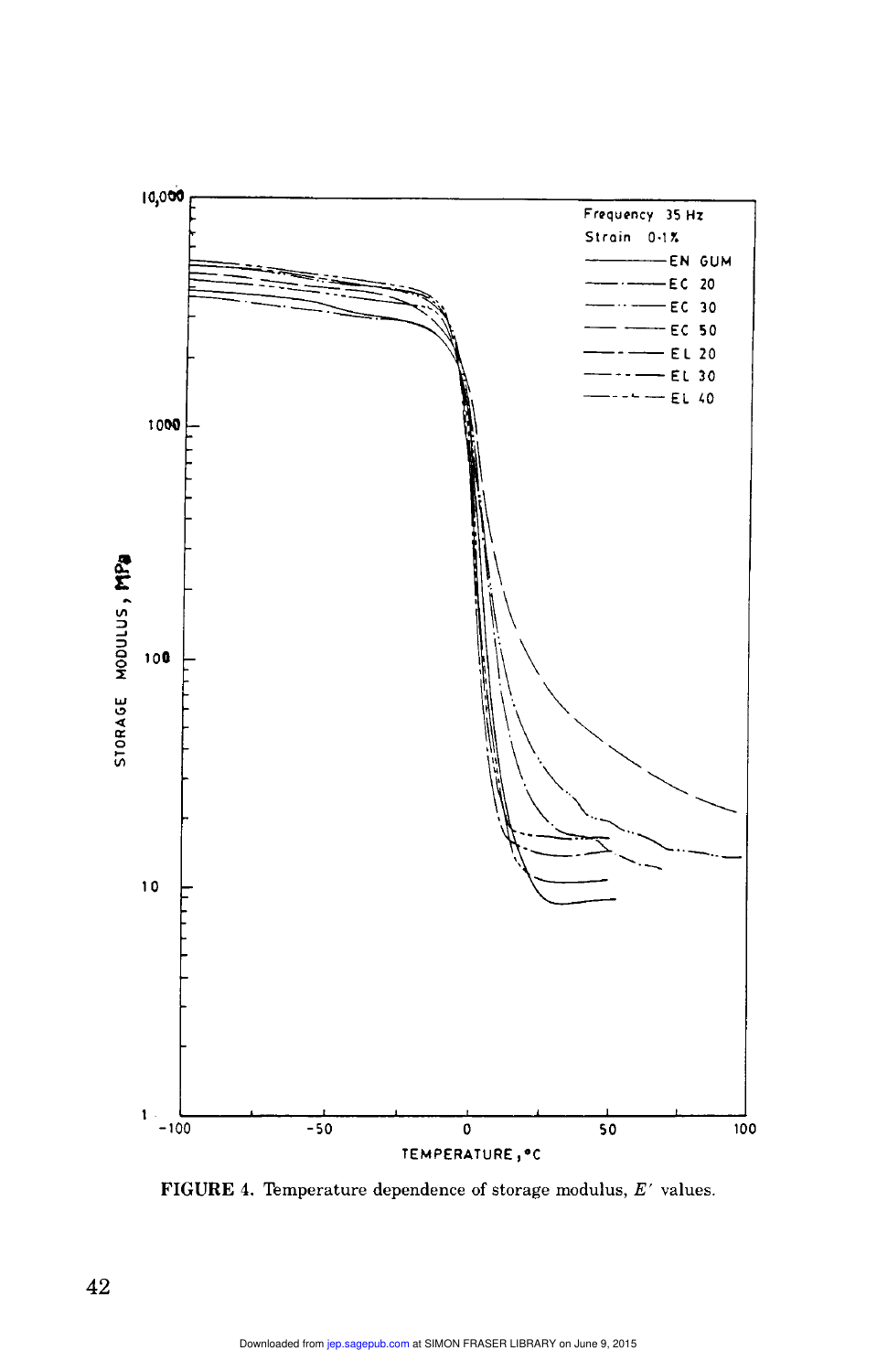

FIGURE 5. Temperature dependence of loss modulus,  $E''$  values.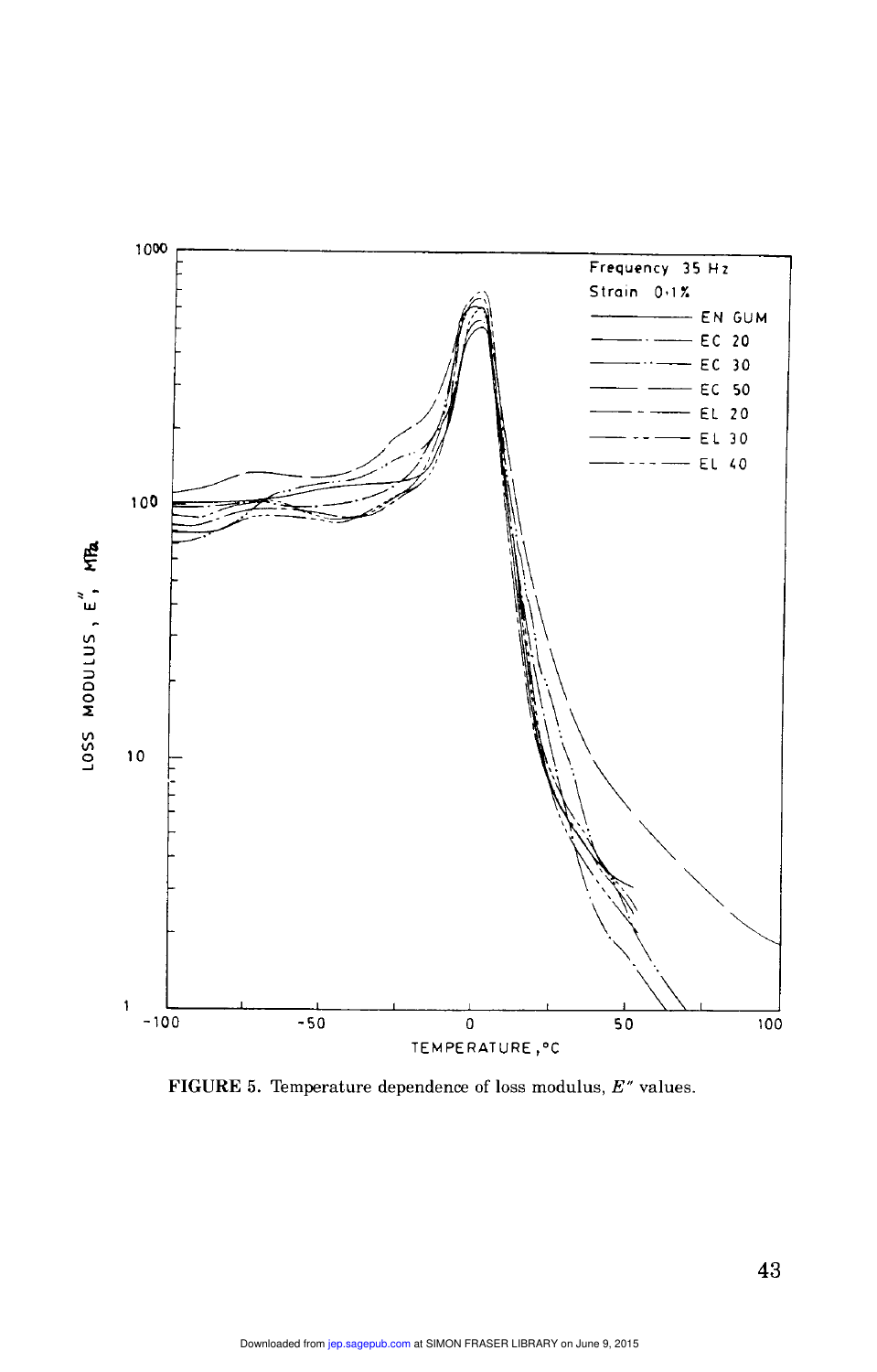|                                  |      |          |      | Table 3. |                   |      |           |     |
|----------------------------------|------|----------|------|----------|-------------------|------|-----------|-----|
|                                  | A    | ာ<br>သော | EC30 | EC40     | EC50<br>ш         | EL20 | EL30<br>Ċ | ェュロ |
| doss transition<br>Maximum tan 8 | 1.86 | 1.17     | 0.95 | 0.85     | $\overline{0.71}$ | 1.75 | Ľ.        |     |
| Temperature, °C                  |      |          |      |          |                   |      | O         |     |
|                                  |      |          |      |          |                   |      |           |     |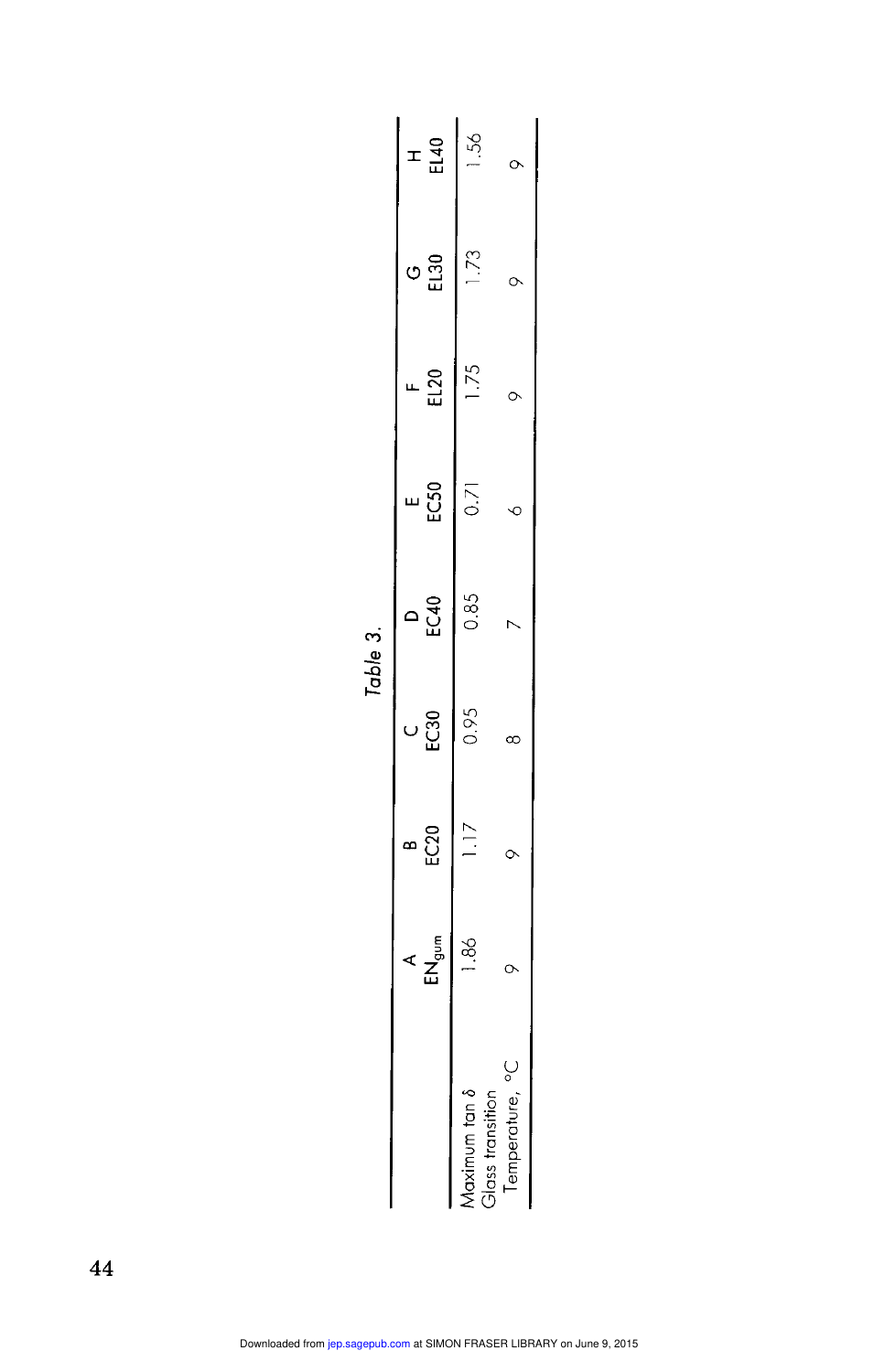pends on the free volume remaining [17]. Kraus [18] and Payne [19,20] showed that the free volume of the vulcanizate is not altered considerably by the presence of filler in the rubbery state but expands with decreasing temperatures below  $T<sub>s</sub>$ . It was observed that  $T<sub>s</sub>$  shifted by a maximum of 3°C to a lower temperature in the case of 50 phr ISAF loaded vulcanizates. In the case of clay filled vulcanizates hardly any shift towards lower temperature was noticed. Increasing the amount of plasticizer has the profound effect of lowering the  $T<sub>s</sub>$  regardless of the increase in filler concentration. In the case of clay filled vulcanizates, since there is no plasticizer, no shift in  $T<sub>s</sub>$  values is observed. In the case of carbon-black-loaded vulcanizates tan 6 peak values showed a decrease with increasing loading, whereas in the case of clay filled vulcanizates, the change is not so marked as shown in Figure 3. Filled elastomers exhibit a complex structure consisting of an absorbed hard immobilized layer of rubber within and between the filler aggregates and surrounding it and the bulk rubber. As reported by earlier workers [21] the absorbed hard layer would result in a perturbed relaxation response and the property of these layers shift towards the glassy state. The low temperature tan  $\delta$  (max), values observed can be ascribed to the relaxation due to the bulk rubber. With an increase in carbon black loading, the amount of bulk rubber decreases and hence a decrease was noticed in tan  $\delta$  (max) values. Results are shown in Table 3. Lowering of tan  $\delta$  (max) values was much less in the case of clay filled vulcanizates. This smaller decrease may be due to the fact that agglomerate structures do not exist in the case of clay filled vulcanizates and hence a higher amount of bulk rubber that can result in a higher  $tan \, \delta$  (max).

#### 3.2.2 EFFECT OF STRAIN ON STORAGE MODULUS, E'

Figure 6 shows the effect of variation of storage modulus with increasing volume percentage of carbon black as a function of strain amplitude, at  $26^{\circ}$ C and  $35$  Hz frequency. At other experimental frequencies also we have observed the same trend; the results are not reported here. E' values showed a decrease with a progressive increase in strain, though it was constant at very low strains. The drop in  $E'$ values was slow at the lower strain and it was rapid at higher strain. The characteristic sigmoidal shape was observed when plotted against the logarithm of double strain amplitude. The drop in  $E'$  values at intermediate range of strain is more prominent in the case of higher loading of filler rather than in the case of gum or low loaded samples. In the clay filled vulcanizates, modulus values were seen to increase slightly with the addition of filler. Radok and Tai [22] showed that an inclusion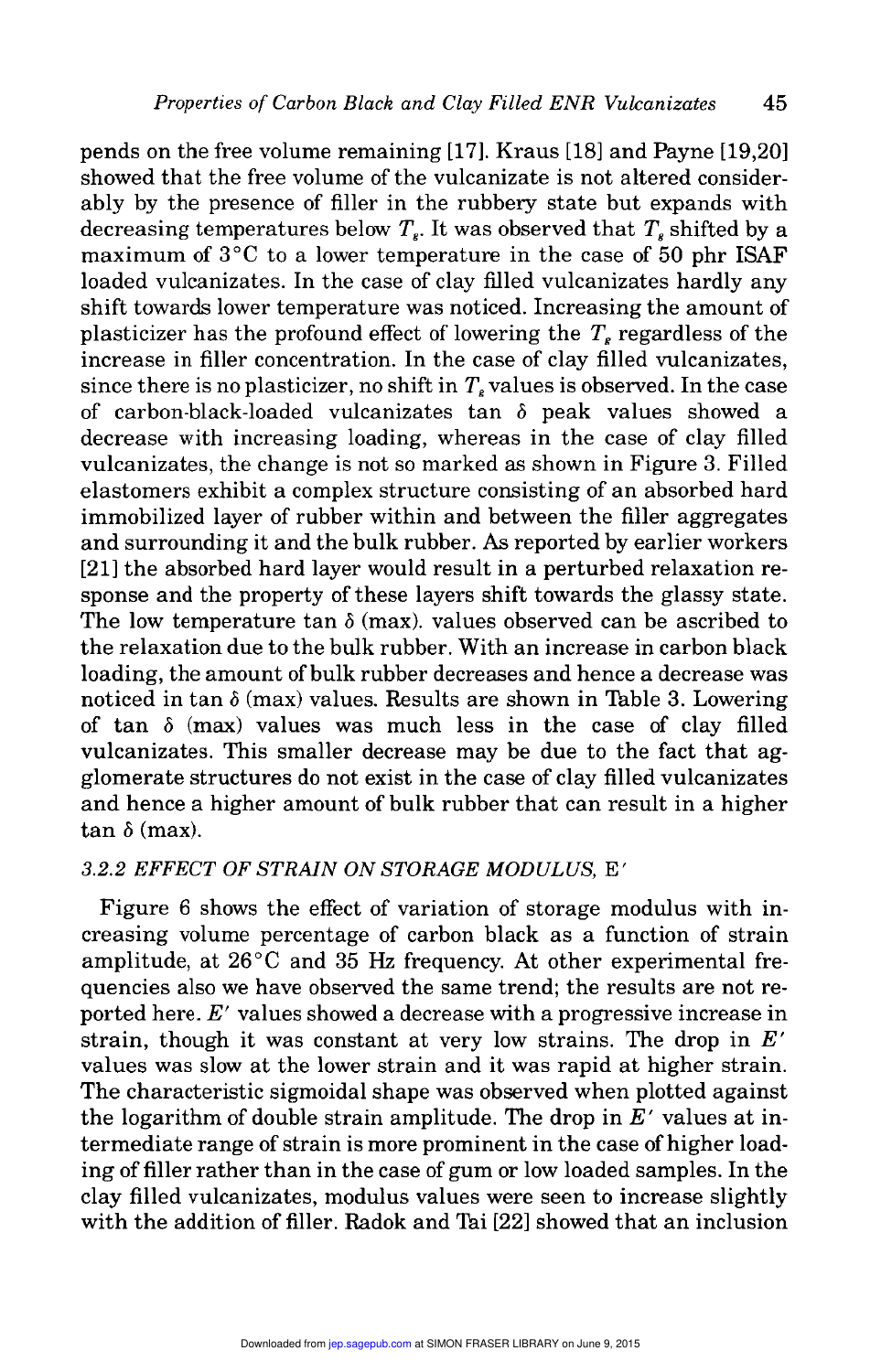

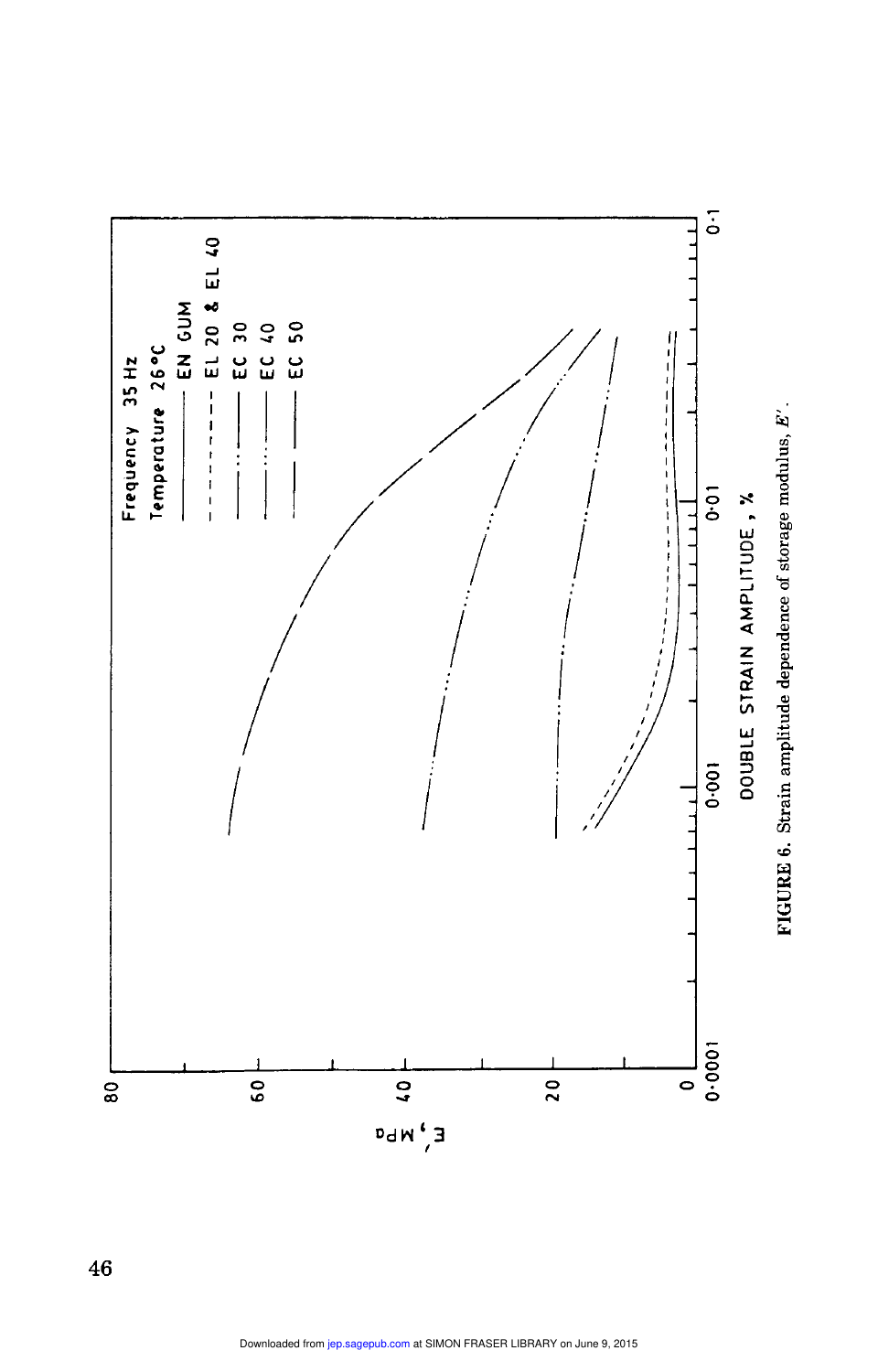in a viscoelastic material plays the role of a stress raiser and it changes the time dependent behaviour of the viscoelastic medium. In the case of clay due to the lack of an aggregate structure and the dewetting characteristics with the rubber matrix the observed  $E'$  values were comparable to that of the gum throughout the strain range studied. However, the small increase in modulus value with the addition of clay may be due to the stress raising behaviour of the inert inclusion in the rubber matrix and its hydrodynamic effects. In the case of gum vulcanizates a very small dependence of modulus on amplitude is observed. Payne and Whittaker [23] suggested that this dependence may be due to the slippage of entanglements and motion of chains with free ends. The  $E_0$ ' (up to 0.1% strain, where E' value is linear) values of 50 phr ISAF filled vulcanizates is approximately eight times larger than that of the gum vulcanizates. Although, the modulus of the filled vulcanizates decreases markedly with an increase in strain amplitude, it is still much higher than that of the gum rubber at the lower limit of modulus and at higher strains for carbon black filled vulcanizates. Some of these differences are due to the hydrodynamic effects of the filler particles embedded in the viscous medium.

As the relaxation or retardation response of most rubbers covers a wide range of relaxation or retardation times, the measured response must reflect the perturbed relaxation behaviour of the rubber matrix. Investigation by swelling, electron microscopy, glass transition temperature [21,24], modulus and tensile measurements [25,26] have shown the presence of a shell of immobilized rubber around black particles in a filled rubber vulcanizate. This immobilized rubber can be identified as bound rubber [27,28] or the occluded rubber [29,30] within the carbon black agglomerates. This immobilized rubber will cause a perturbed relaxation response of the rubber matrix, as found out quantitatively by Radok and Tai [22]. Therefore, this mechanism could account for the increase in  $E\infty'$  when carbon black is added. The present study gives additional evidence of the same mechanism. Clay filled vulcanizates have not shown such an improvement. This lack of improvement may be due to the lack of formation of bound rubber, occluded or absorbed layers around the clay particles due to the less adhering nature of filler to rubber and the absence of a structure in the case of clay.

#### 3.2.3 EFFECT OF STRAIN ON TAN  $\delta$

Figure 7 illustrates the effect of strain on tan  $\delta$  values for the black filled and clay filled vulcanizates respectively. Typically the loss tangent values pass through a maximum as a function of the applied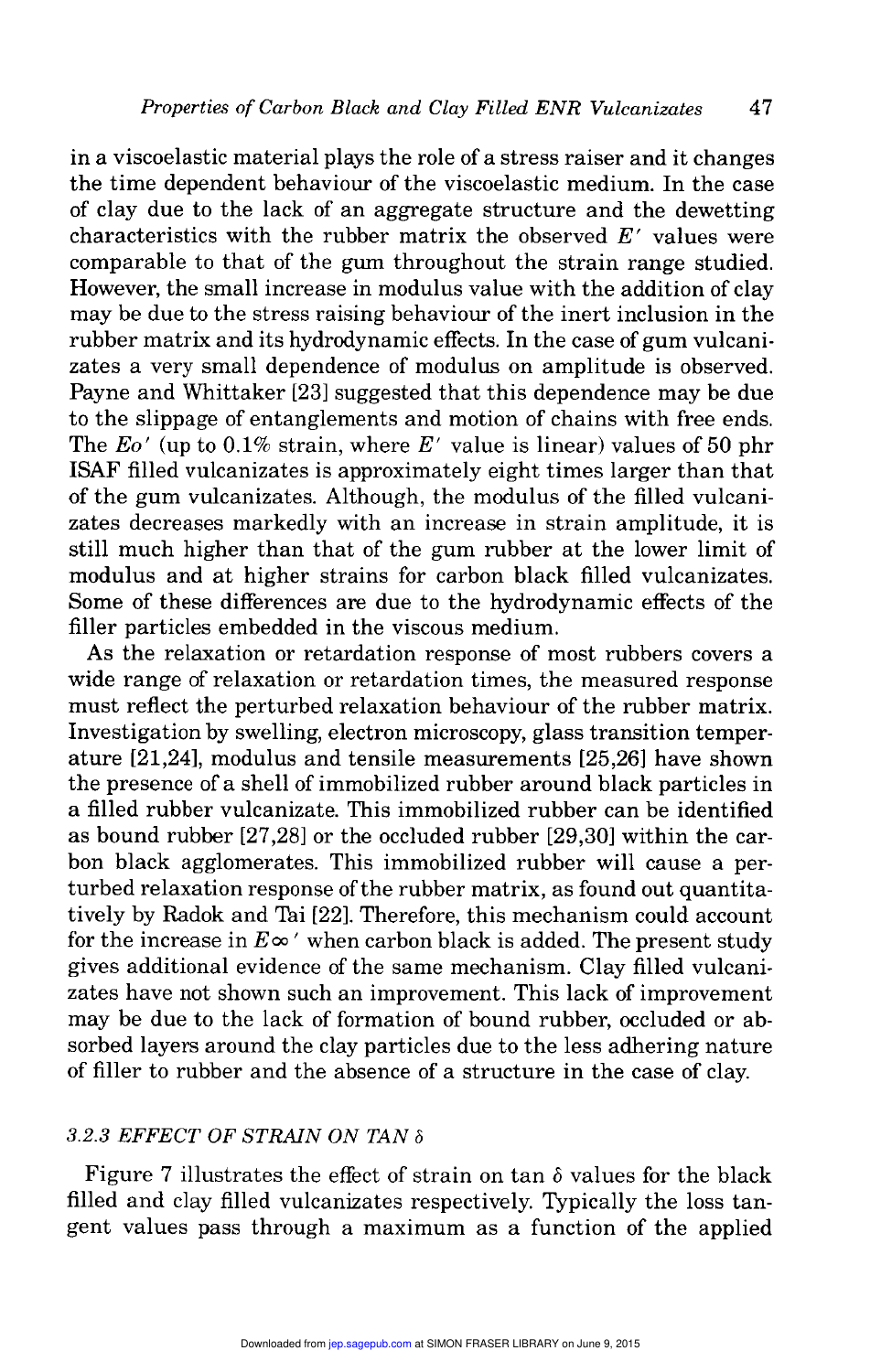

FIGURE 7. Strain amplitude dependence of phase angle  $\delta$ .

strain. The amplitude dependence of  $\tan \delta$  has been interpreted qualitatively on the basis of the inter-aggregate interaction mechanism used for the amplitude dependence of the elastic modulus. Hysteresis is assumed to result from breakdown and reformation of inter-aggregate bonds [31]. At intermediate strains considerable breakdown and reformation of bonds takes place. Thus, hysteresis is high. At higher amplitudes  $E'$  and tan  $\delta$  continue to decrease, thus their product  $E''$  can become quite low. As reported by Payne [31], we have also observed an increase in tan  $\delta$  values due to the aforesaid phenomenon. Clay filled vulcanizates showed similar behaviour to that of gum vulcanizates. However the tan  $\delta$  values were higher than that of the gum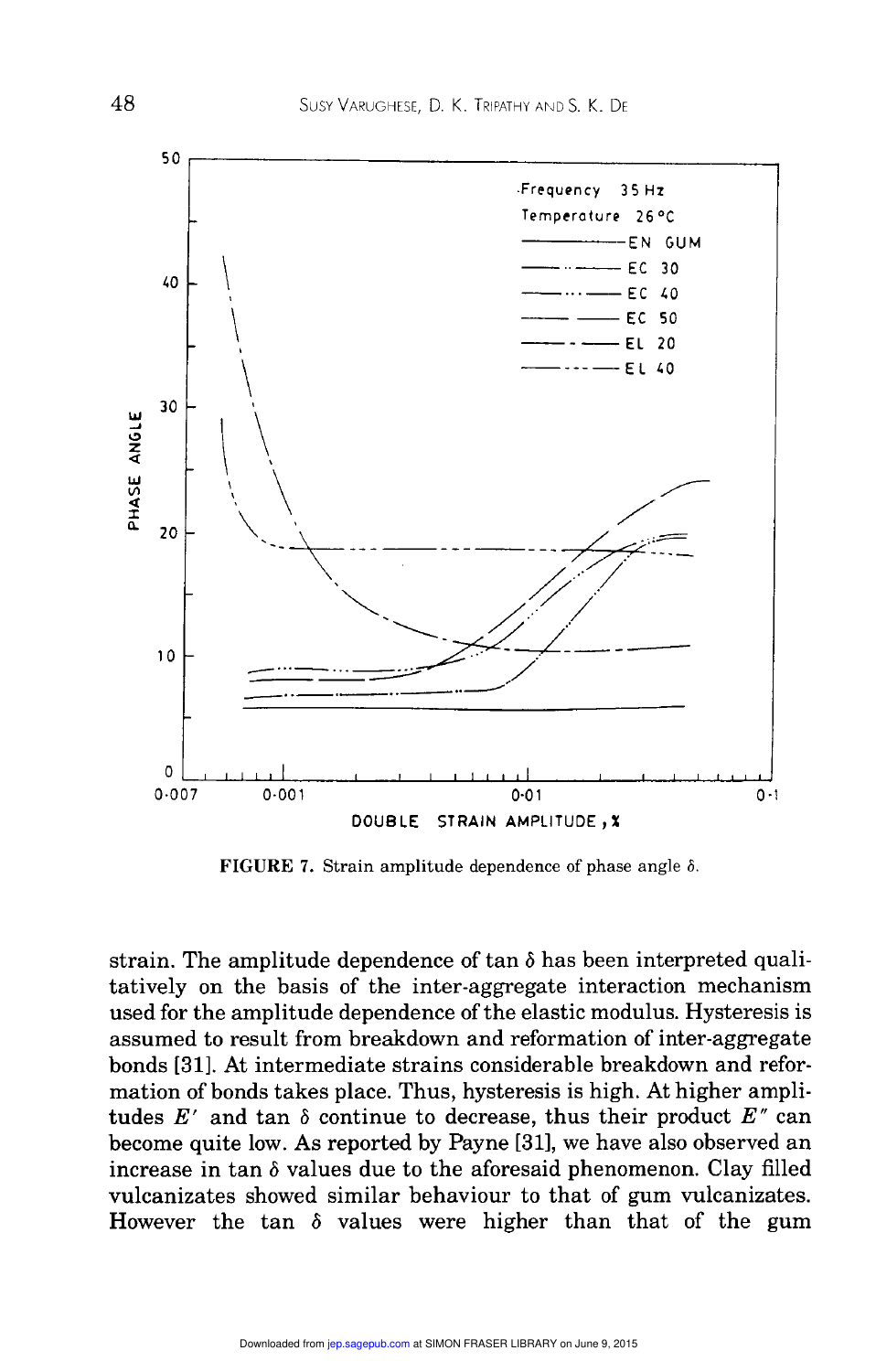vulcanizates. Studies by Payne et al. [32] on clay filled water and rubber systems have shown that these systems behave in the same way as the carbon black loaded systems at low strain values. In the present system we have observed that at intermediate and high strain values  $tan \delta$  values did not show any difference in trend from that of the gum except that it gave a higher value at these strains. This trend also can be attributed to the hydrodynamic effects of the clay particles in the system. Because our study was confined to a maximum loading of 40 phr of clay, highly loaded systems were not analyzed.

#### 3.2.4 EFFECT OF STRAIN ON LOSS MODULUS, E"

The effect of strain on loss modulus,  $E^{\prime\prime}$ , values for carbon black and clay filled vulcanizates is shown in Figure 8. As observed the  $E''$  values pass through a maximum at intermediate values of strain where there is a sharp drop in  $E'$  values. The maxima in  $E''$  values increased with an increase in filler loading. However, this phenomenon is not observed in the case of clay filled vulcanizates, which emphasizes the fact that in clay filled vulcanizates there is no secondary structure that undergoes breakdown and reformation on the application of small strain, whichon the other hand-can result in a higher hysteresis at intermediate strain amplitudes.

#### 3.2.5 EFFECT OF HIGH TEMPERATURE AND STRAIN ON STORAGE MODULUS, LOSS MODULUS AND THE LOSS ANGLE TAN  $\delta$

Room temperature to high temperature studies on the vulcanizate containing 50 phr ISAF for 0.7% strain and 5% strain are shown in Figure 9. At 0.7% strain a sharp drop in tan  $\delta$  and loss modulus values above 100°C is observed. Whereas, at 5% strain tan  $\delta$  and  $E''$  values showed a gradual but slow decrease in values. At a lower strain the already existing three dimensional structure of carbon black causes the structure breakdown. As observed in the case of isothermal studies carbon black structure breakdown is almost complete and at the higher temperatures the application of a further higher strain results in molecular chain breakdown. The broken chain ends result in a higher hysteresis and hence a higher value for tan  $\delta$  and  $E^{\prime\prime}$ . At 0.7% strain since there is no significant molecular chain breakdown higher temperature results in a higher chain mobility and a lower friction between the molecular chains. The sharp drop in the value tan  $\delta$  is due to the structure breakdown of carbon black agglomerates under temperature and strain.

49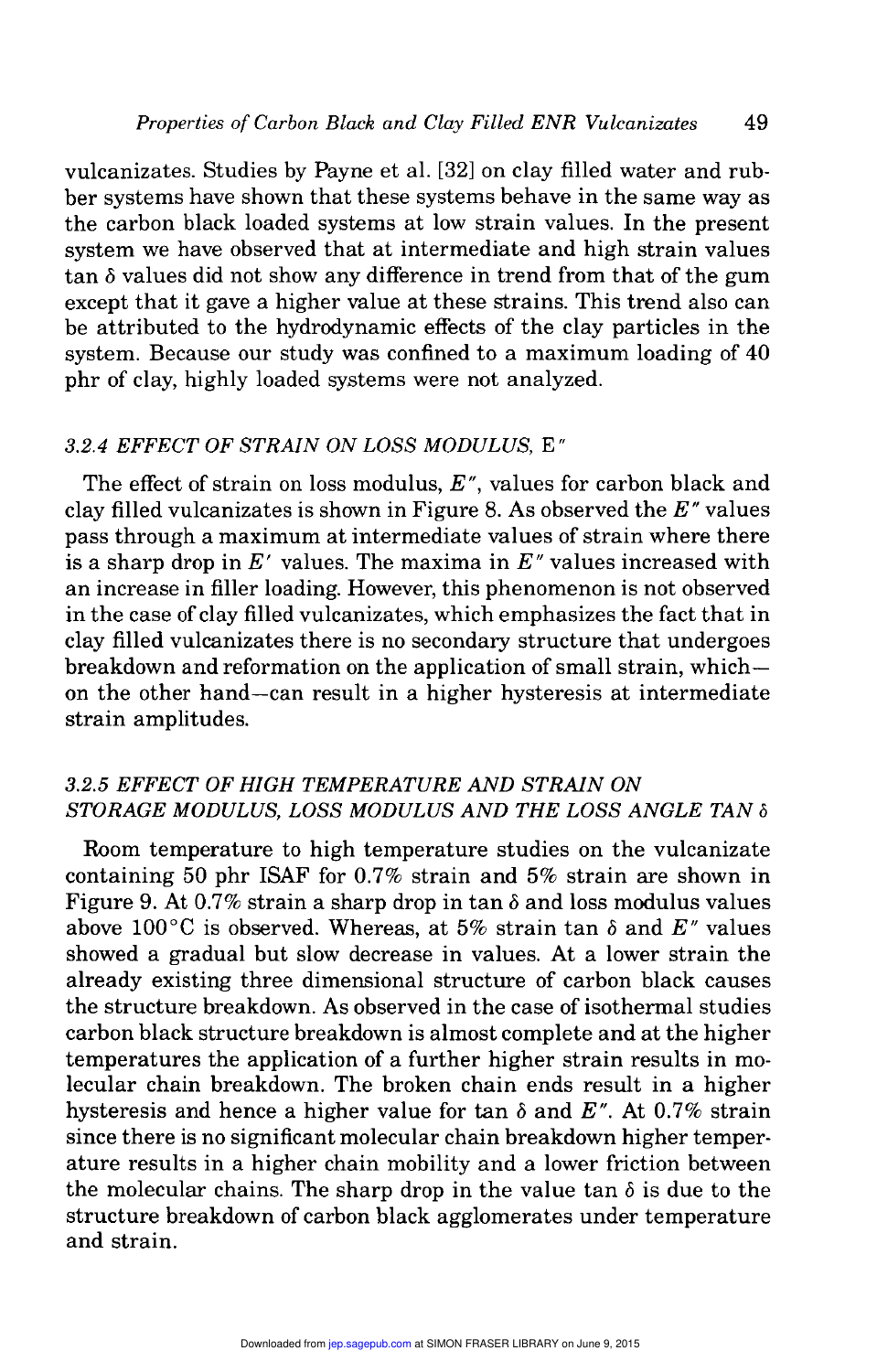

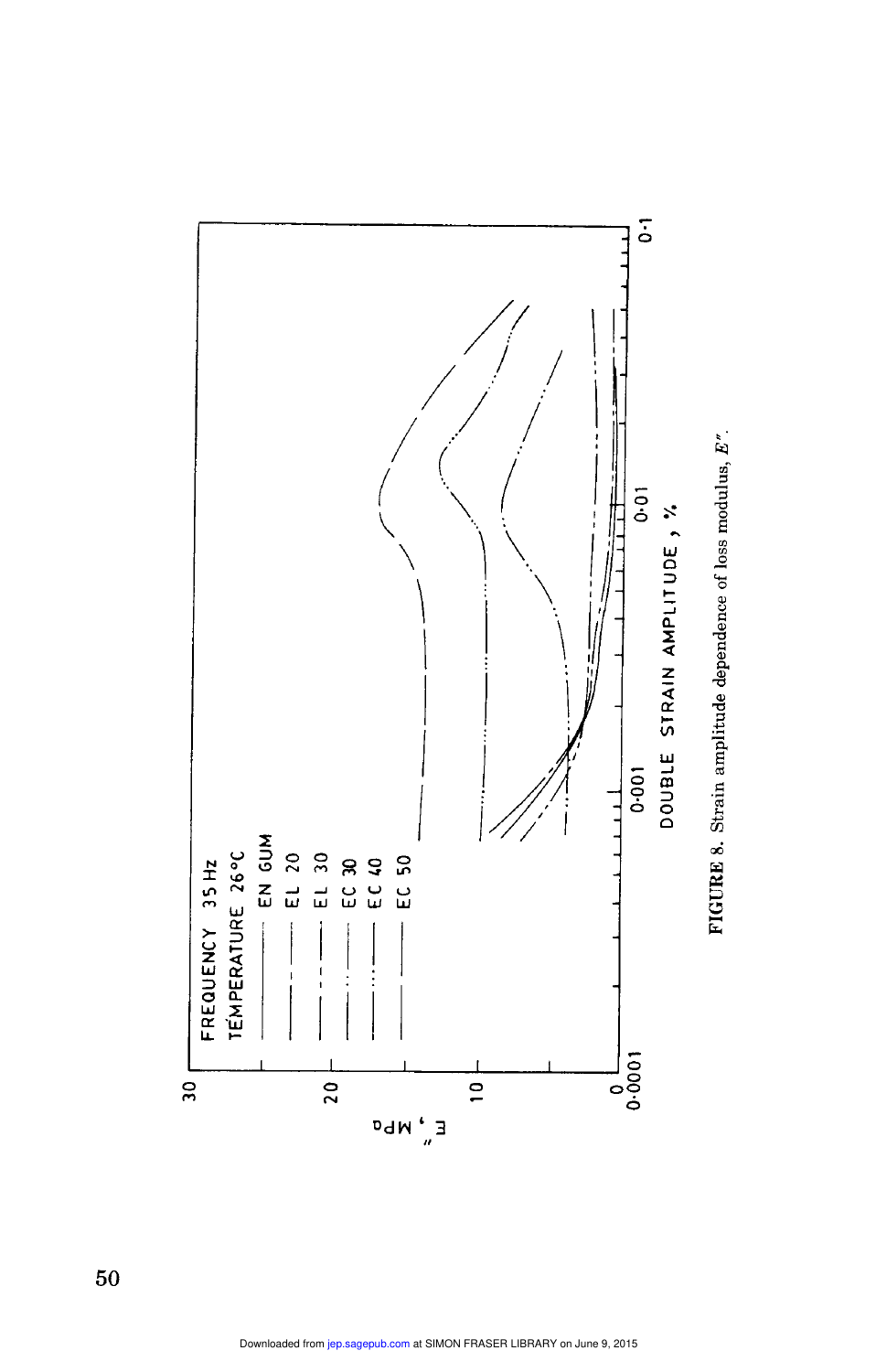

**FIGURE 9.** Effect of high temperature and strain on storage modulus,  $E'$ , loss modulus,  $E''$  and loss tangent, tan  $\delta$  of vulcanizate EC50.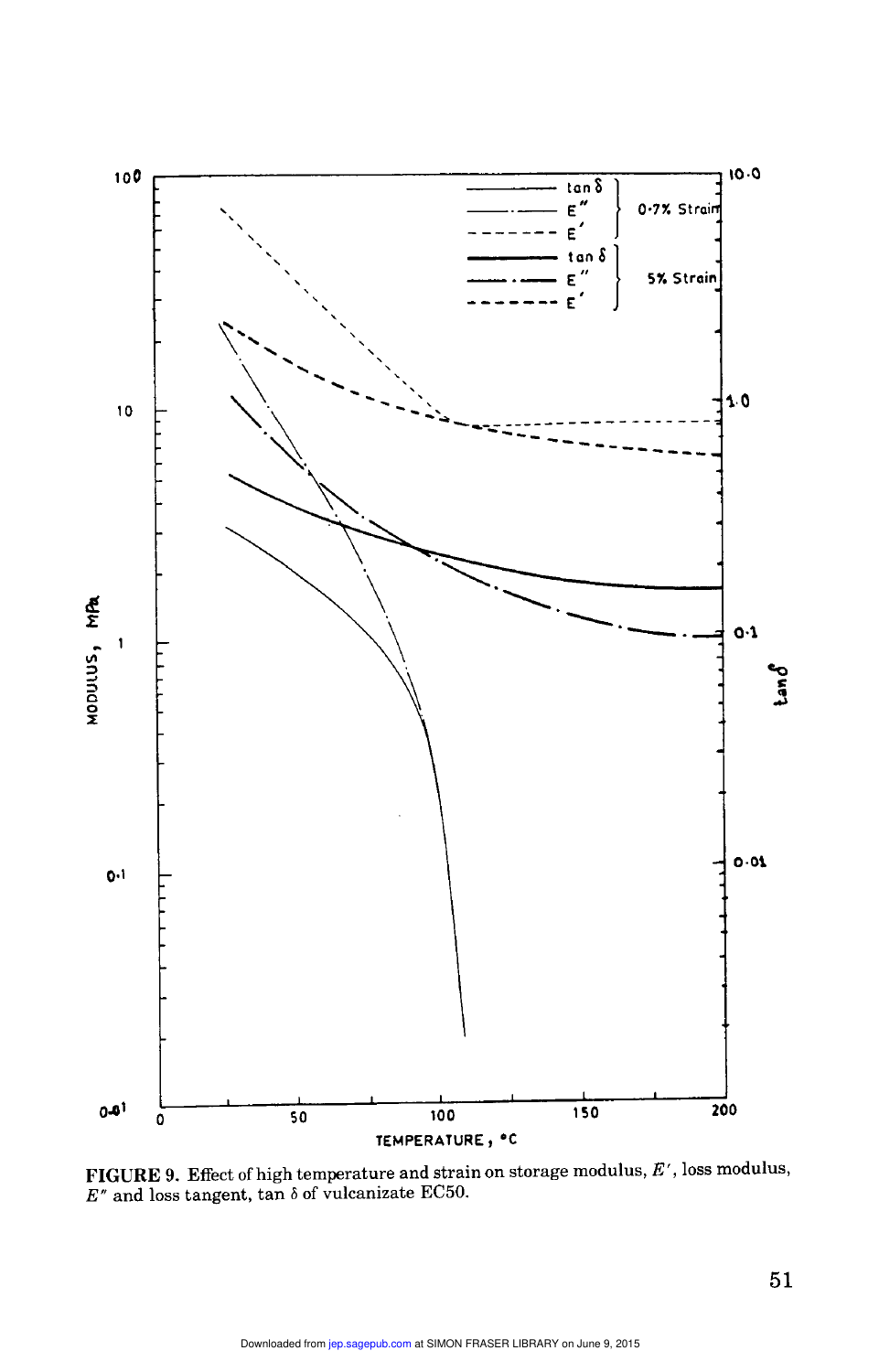#### 4.0 CONCLUSIONS

From the foregoing investigation it is found that clay filled vulcanizates have not shown any shift in the glass transition temperature, indicating the absence of an adsorption-desorption mechanism operating on the clay surface as existing in the case of carbon black filled vulcanizates. Isothermal studies further indicated the absence of a three-dimensional agglomerate structure in the case of clay. The dewetting and non-reinforcing nature of clay in ENR may also be determined from the physical property studies.

#### **REFERENCES**

- 1. Medalia, A. I. 1978. Rubber Chem. Technol., 51(3):437.
- 2. Andries, Voet and Russell Cook. 1968. Rubber Chem. Technol., 41:1207.
- 3. Payne, A. R. and R. E. Whittaker. 1971. Rubber Chem. Technol., 44:440.
- 4. Payne, A. R. 1962. J. Appl. Polym. Sci., 6:368.
- 5. Dutta, N. K. and D. K. Tripathy. 1989. Kautsch. Gummi Kunstst., 42(8):665.
- 6. Medalia, A. I. 1973. Rubber Chem. Technol., 46:877.
- 7. Kraus, G. 1968. J. Appl. Polym. Sci., 7:61.
- 8. Toyo Baldwin Co. Ltd.: Automatic Dynamic Elasticoviscosity Meter Rheovibron DDV-III-EP, Instruction Manuel, Japan, 1986.
- 9. Gelling, I. R. 1987. NR Technology, 18(2):127.
- 10. Gelling, I. R. and N. J. Morrison. 1985. Rubber Chem. Technol., 58(2):243.
- 11. Baker, C. S. L., I. R. Gelling and J. Palmer. Proc. of International Rubber Gelling, I. R. 1987. *NR Techn*<br>Gelling, I. R. and N. J. Morris<br>Baker, C. S. L., I. R. Gelling a<br>*Conf., Kuala Lumpur, 1985.*<br>Davies, C. K. L., S. V. Wolfe, I.
- 12. Davies, C. K. L., S. V. Wolfe, I. R. Gelling and A. G. Thomas. 1983. Polymer, 24:107.
- 13. Baker, C. S. L., I. R. Gelling and Azemi Bin Samsuri. 1986. J. Nat. Rubber Res., 1(2):135.
- 14. Samsuri, Azemi Bin, A. G. Thomas, I. R. Gelling and E. Southern. Proc. of International Rubber Conf., Kuala Lumpur, 1985..
- 15. Mullins, L. and N. R. Tobin. 1965. J. Appl. Polym. Sci., 9:2993.
- 16. Mukhopadhyay, R. and S. K. De. 1979. Rubber Chem. Technol., 52:263.
- 17. Ferry, J. D. 1970. in "Viscoelastic Properties of Polymers," New York: Wiley.
- 18. Kraus, G. 1970. J. Polym. Sci., A2(8):571.
- 19. Payne, A. R. 1965. in "Reinforcement of Elastomers," G. Kraus, ed. New York: Interscience.
- 20. Payne, A. R., R. E. Whittaker and J. F. Smith. 1972. J. Appl. Polym. Sci., 16:1191.
- 21. Grosch, K. A. 1968. J. Appl. Polym. Sci., 12:915.
- 22. Radok, J. R. M. and C. L. Tai. 1962. J. Appl. Polym. Sci., 6:518.